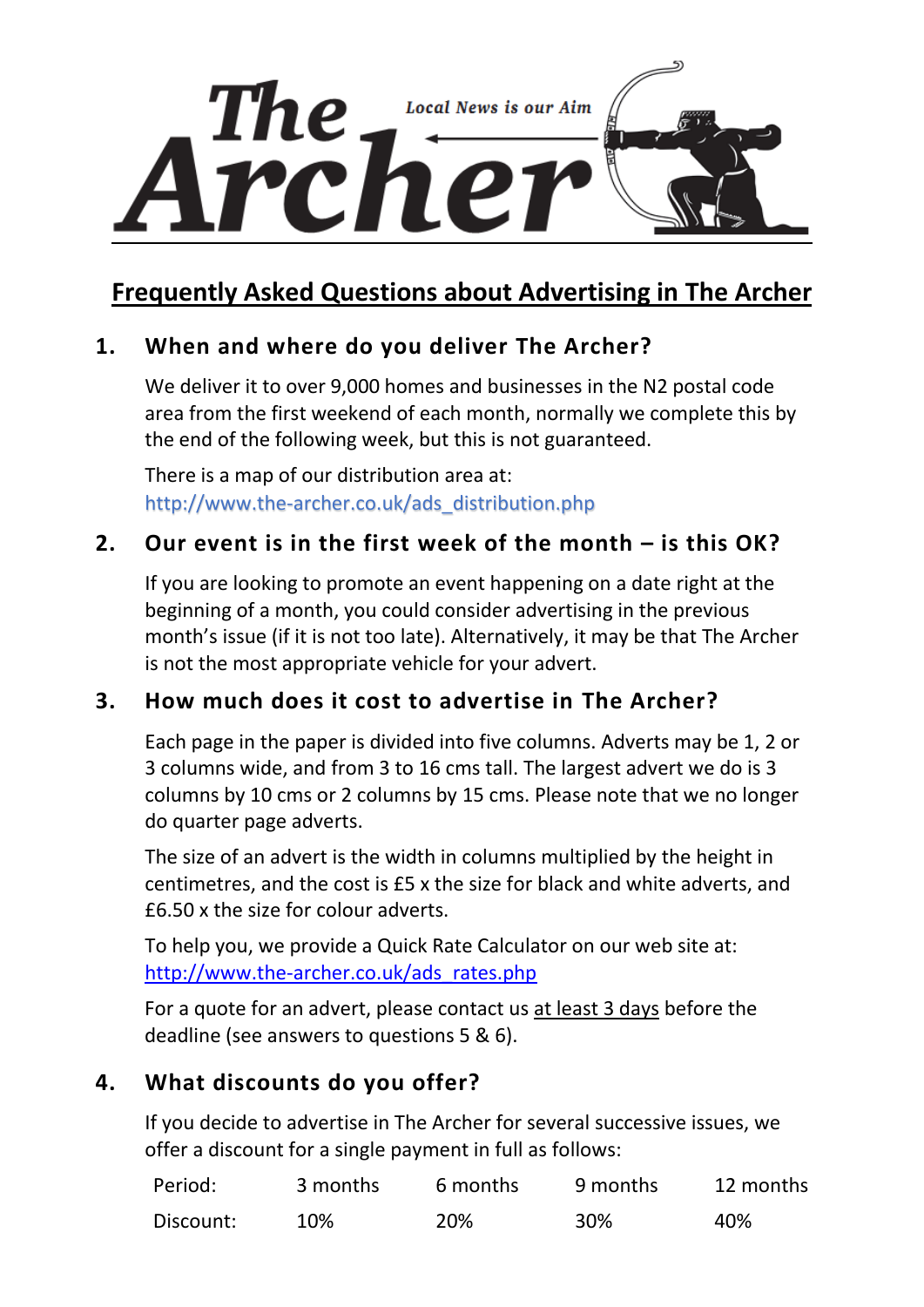# **5. When is the Copy Deadline?**

The copy deadline for any given issue is the nearest Friday to the 14th of the month before the issue in question. It is 3 weeks before we start distributing the paper. The dates of the deadlines for the next three issues will always be found on page 2 of the current issue. Alternatively, go to our web site at:<http://www.the-archer.co.uk/contribute.php>

If you advertise with us for several months running, you are welcome to change your artwork at any time, provided we receive your instructions before the relevant copy deadline.

# **6. How can we contact you about advertising?**

Contact us for advice and a quote without obligation, by emailing us on: [advertising@the-archer.co.uk,](https://d.docs.live.net/65c45c2f98be48ad/VolatileData/The%20Archer/Advertising/Handouts/New%20Guide/advertising@the-archer.co.uk) leave us a voicemail on: 0800 612 4027, go to our website at: [http://www.the-archer.co.uk,](http://www.the-archer.co.uk/) or write to us at: The Archer, PO Box 3699, London, N2 2DE.

# **7. Can we produce our own artwork?**

If you decide to design your advert yourself, you can use one of many different programs, such as Microsoft Word, Microsoft Publisher, Adobe Photoshop or Adobe InDesign (to name but a few) but we prefer you to email us your artwork in Adobe's Portable Document Format (PDF). This is our preferred format. Alternatively, you can send us a digital image (JPEG).

Please note that your design **must** be a fixed number of columns wide, where 1 column is 4.7 cms, 2 columns are 9.9 cms and 3 columns are 15.1 cms wide. For PDFs, please ensure that all fonts are embedded. For JPEGs, the resolution should be at least 200 DPI, and the fonts at least 8 point. All colour artwork should be 4 colour (CMYK) not 3 colour (RGB). If you are unable to convert the colour coding yourself, we can do this, but there is no guarantee that the colours will stay exactly as submitted. All other artwork should be saved as greyscale.

Should you decide to use a graphic designer please convey these points to them.

# **8. Can you design our advert for us?**

We can design an advert for you if you would like to email your copy to us; there is no charge for this, but we can only do basic layouts. You can email pictures and graphics such as your logo to us as well and we will include them if there is room. You are welcome to ask our advice regarding wording and layout, but the responsibility for this ultimately rests with you, the advertiser. We will produce a proof and send it to you by email for final agreement.